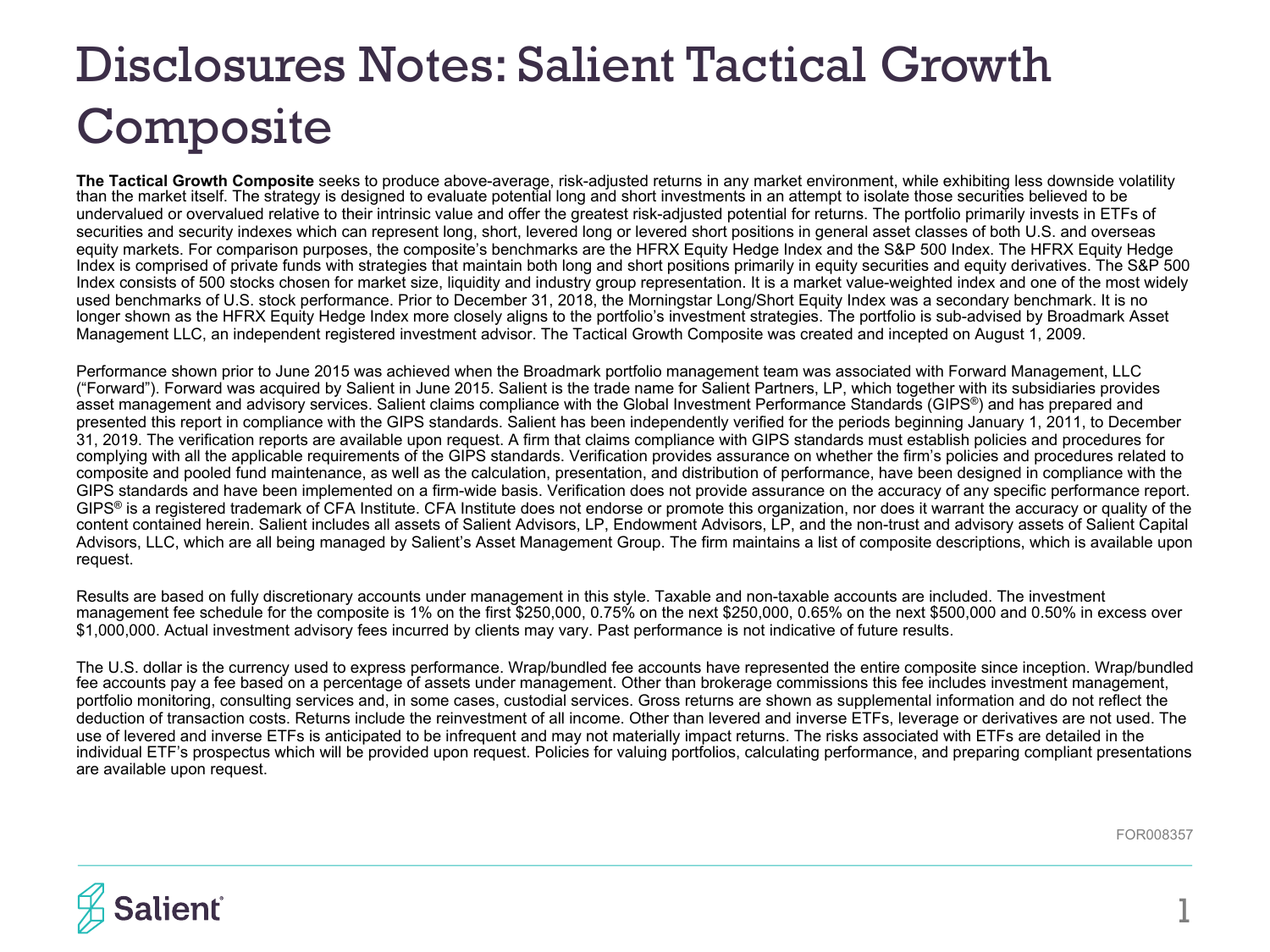Supplemental performance data is provided for the Broadmark Long/Short Full Exposure Strategy for the time period from November 1, 2001, through September 30, 2009. The performance was generated entirely by Broadmark Asset Management LLC, an independent registered investment advisor which has been retained as a sub-advisor by Salient to assist in the portfolio management of this product. Performance related to the Broadmark Long/Short Full Exposure Strategy pertains to a private fund managed with a similar, although not identical, management style and process as the Salient Tactical Growth Composite. The Broadmark Long/Short Full Exposure Strategy uses a more aggressive trading approach responding to short-, intermediate- and long-term signals. The strategy uses short positions as well as options and has a higher turnover. The Salient Tactical Growth Composite will not use short positions or options and will focus on intermediate- and long-term signals, and therefore, it is expected to have lower turnover than the Broadmark Long/Short Full Exposure Strategy.

Performance and exposure presented for the period November 1, 2001, through August 31, 2004, is hypothetical and derived from actual performance and exposure (limited to 50% net exposure) achieved in the Broadmark Long/Short Low Exposure, L.P. ("BLS Low Exp"), a private fund not registered under the Investment Company Act of 1940 ("Company Act"). No investor actually obtained the hypothetical performance results. The actual monthly returns and exposure of BLS Low Exp have been adjusted as follows in order to calculate the hypothetical monthly returns and exposure:

(2X BLS Low Exp monthly return) - (1.5X BLS Low Exp monthly interest) = Hypothetical Return 2X BLS Low Exp positions = Hypothetical Exposure

The information presented is based upon the following hypothetical assumptions: performance of the BLS Low Exp described above has been multiplied by 2x, less 1.5x monthly interest generated in BLS Low Exp. Certain of the assumptions have been made for modeling purposes and are unlikely to be realized. No representation or warranty is made as to the reasonableness of the assumptions made or that all assumptions used in achieving the returns have been stated or fully considered. Changes in the assumptions may have a material impact on the hypothetical returns presented. In addition, while there were financial risks taken with the actual trading of the BLS Low Exp, the hypothetical trading reflected here represents hypothetical financial risk of twice that taken in the BLS Low Exp, and no hypothetical trading record can completely account for the impact of financial risk in actual trading.

**HYPOTHETICAL PERFORMANCE RESULTS HAVE MANY INHERENT LIMITATIONS, SOME OF WHICH ARE DESCRIBED BELOW. NO REPRESENTATION IS BEING MADE THAT ANY ACCOUNT WILL OR IS LIKELY TO ACHIEVE PROFITS OR LOSSES SIMILAR TO THOSE SHOWN. IN FACT, THERE ARE FREQUENTLY SHARP DIFFERENCES BETWEEN HYPOTHETICAL PERFORMANCE RESULTS AND THE ACTUAL RESULTS SUBSEQUENTLY ACHIEVED BY ANY PARTICULAR TRADING PROGRAM.** 

**ONE OF THE LIMITATIONS OF HYPOTHETICAL PERFORMANCE RESULTS IS THAT THEY ARE GENERALLY PREPARED WITH THE BENEFIT OF HINDSIGHT. IN ADDITION, HYPOTHETICAL TRADING DOES NOT INVOLVE FINANCIAL RISK, AND NO HYPOTHETICAL TRADING RECORD CAN COMPLETELY ACCOUNT FOR THE IMPACT OF FINANCIAL RISK IN ACTUAL TRADING. FOR EXAMPLE, THE ABILITY TO WITHSTAND LOSSES OR TO ADHERE TO A PARTICULAR TRADING PROGRAM IN SPITE OF TRADING LOSSES ARE MATERIAL POINTS WHICH CAN ALSO ADVERSELY AFFECT ACTUAL TRADING RESULTS. THERE ARE NUMEROUS OTHER FACTORS RELATED TO THE MARKETS IN GENERAL OR TO THE IMPLEMENTATION OF ANY SPECIFIC TRADING PROGRAM WHICH CANNOT BE FULLY ACCOUNTED FOR IN THE PREPARATION OF HYPOTHETICAL PERFORMANCE RESULTS AND ALL OF WHICH CAN ADVERSELY AFFECT ACTUAL TRADING RESULTS**.

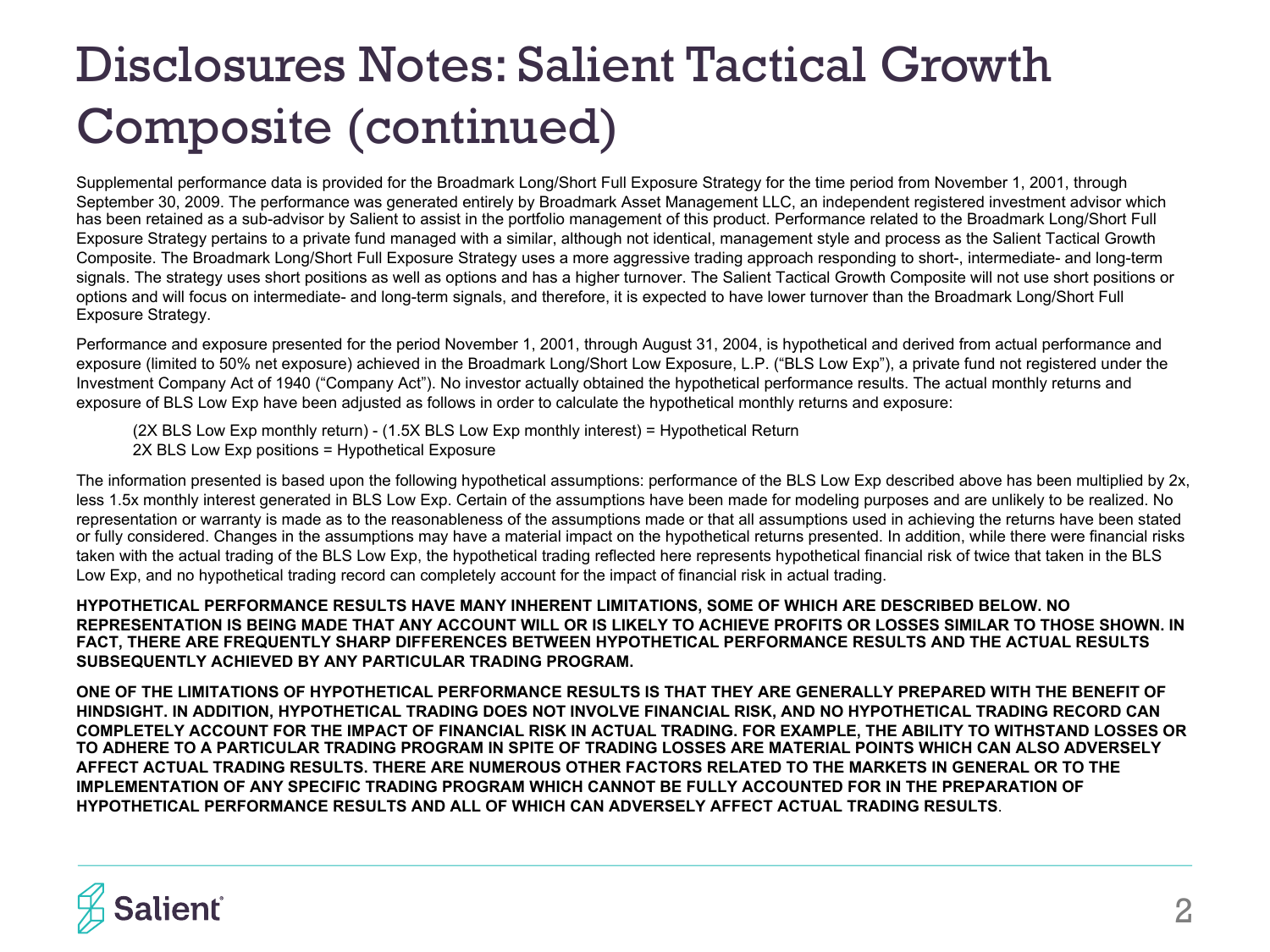Performance and exposure (limited to 100% net exposure) presented from September 1, 2004 through September 30, 2009 represents actual trading conducted in the Broadmark Long/Short Full Exposure, L.P., a private fund not registered under the Company Act. Instruments and exposure levels used for the Broadmark Long/Short Full Exposure, L.P. fell within the limitations set by the Company Act. This Fund's employment of the Strategy ended September 30, 2009. Performance and exposure presented for the period October 1, 2009 to present represents actual trading conducted by Broadmark as sub-advisor to an open-end registered investment company. The open-end investment company sub-advised by Broadmark employs the same Strategy as that of the Broadmark Long/Short Full Exposure, L.P. Performance is calculated through internal tracking of the open-end registered investment company's trading and other activities as reflected by the fund's administrator and is not audited.

Returns are presented net of a 1% annual management fee deducted on a monthly basis and include the reinvestment of all income. This supplemental information is provided for illustrative purposes only and should not be interpreted as part of the Salient Tactical Growth Composite and, thus, should not be linked to Salient Tactical Growth Composite returns. Broadmark Asset Management does not claim compliance with the Global Investment Performance Standards (GIPS®). The Broadmark Long/Short Full Exposure Strategy performance was examined by Ashland Partners & Company, LLP, for the period November 1, 2001, through December 31, 2008. Ashland's Independent Accountant's Report is available upon request.

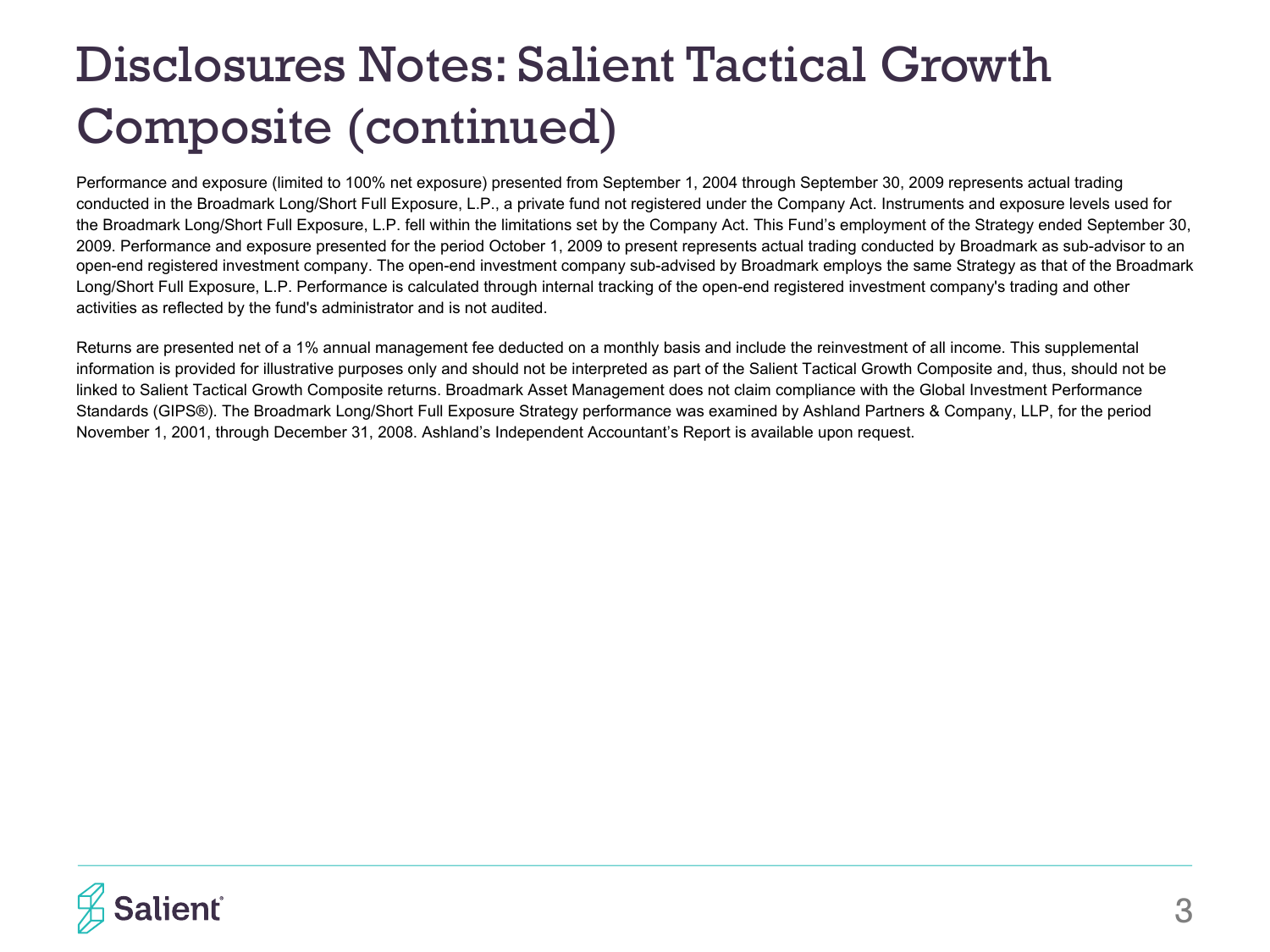| Year              | <b>Total Firm</b><br><b>Assets (USD</b><br>millions) | <b>Composite</b><br><b>Return</b><br>(Pure Gross*) | <b>Composite</b><br>Return<br>(Net <sup>†</sup> ) | <b>HFRX Equity</b><br>Hedge | <b>S&amp;P 500</b><br><b>Total Return</b> | <b>Composite</b><br><b>Assets (USD</b><br>millions) | Number of<br><b>Accounts</b> | Annual<br><b>Composite</b><br>Dispersion <sup>#</sup> | <b>Annualized 3-Year</b><br><b>Standard Deviation</b> |                                |         |
|-------------------|------------------------------------------------------|----------------------------------------------------|---------------------------------------------------|-----------------------------|-------------------------------------------|-----------------------------------------------------|------------------------------|-------------------------------------------------------|-------------------------------------------------------|--------------------------------|---------|
|                   |                                                      |                                                    |                                                   |                             |                                           |                                                     |                              |                                                       | Composite                                             | <b>HFRX</b><br>Equity<br>Hedge | S&P 500 |
| 2021              | \$3,215                                              | 9.48%                                              | 7.32%                                             | 12.14%                      | 28.72%                                    | \$136.29                                            | 164                          | 0.07%                                                 | 6.51%                                                 | 8.41%                          | 17.17%  |
| 2020              | \$3,694                                              | 10.48%                                             | 8.30%                                             | 6.42%                       | 18.40%                                    | \$113.88                                            | 160                          | 0.29%                                                 | 7.46%                                                 | 9.21%                          | 18.53%  |
| 2019              | \$5,796                                              | 11.98%                                             | 9.80%                                             | 10.71%                      | 31.49%                                    | \$107.07                                            | 157                          | 0.13%                                                 | 6.01%                                                 | 5.43%                          | 11.92%  |
| 2018              | \$6,264                                              | $-3.99%$                                           | $-5.90%$                                          | $-9.42%$                    | $-4.38%$                                  | \$114.31                                            | 191                          | 0.34%                                                 | 6.12%                                                 | 5.89%                          | 10.80%  |
| 2017              | \$9,460                                              | 12.21%                                             | 9.96%                                             | 9.98%                       | 21.84%                                    | \$143.97                                            | 219                          | 0.14%                                                 | 6.01%                                                 | 5.06%                          | 9.92%   |
| 2016              | \$10,323                                             | 5.06%                                              | 2.95%                                             | 0.10%                       | 11.98%                                    | \$140.60                                            | 288                          | 0.41%                                                 | 6.70%                                                 | 5.37%                          | 10.59%  |
| 2015              | \$9,655                                              | $-0.06\%$                                          | $-2.08%$                                          | $-2.33\%$                   | 1.41%                                     | \$104.06                                            | 284                          | 0.13%                                                 | 6.45%                                                 | 5.02%                          | 10.48%  |
| 2014              | \$17,113                                             | 4.16%                                              | 2.06%                                             | 1.42%                       | 13.69%                                    | \$177.95                                            | 484                          | 0.22%                                                 | 5.66%                                                 | 4.54%                          | 8.98%   |
| 2013              | \$15,317                                             | 18.34%                                             | 15.99%                                            | 11.14%                      | 32.39%                                    | \$164.13                                            | 517                          | 0.33%                                                 | 5.71%                                                 | 6.67%                          | 11.94%  |
| 2012              | \$14,342                                             | 6.72%                                              | 4.57%                                             | 4.81%                       | 16.00%                                    | \$166.60                                            | 665                          | 0.34%                                                 | 6.65%                                                 | 7.38%                          | 15.09%  |
| 2011              | \$13,748                                             | $-2.61%$                                           | -4.59%                                            | $-19.08%$                   | 2.11%                                     | \$160.90                                            | 710                          | 0.18%                                                 |                                                       |                                |         |
| 2010              | \$5,971                                              | 4.35%                                              | 2.28%                                             | 8.92%                       | 15.06%                                    | \$135.70                                            | 639                          | 0.38%                                                 |                                                       |                                |         |
| 2009 <sup>§</sup> | \$5,139                                              | 6.55%                                              | 5.68%                                             | 5.18%                       | 13.96%                                    | \$27.10                                             | 148                          | <b>NM</b>                                             |                                                       |                                |         |

\*Shown as supplemental information

†Net returns are calculated using a 2.00% wrap fee, applied monthly ‡The annual composite dispersion is an asset-weighted standard deviation calculated for the accounts in the composite the entire year

§Represents performance from 08/01/09 to 12/31/09

The Annualized 3-Year Standard Deviation is not shown for periods prior to 2012 as 36 months of composite returns are not available.